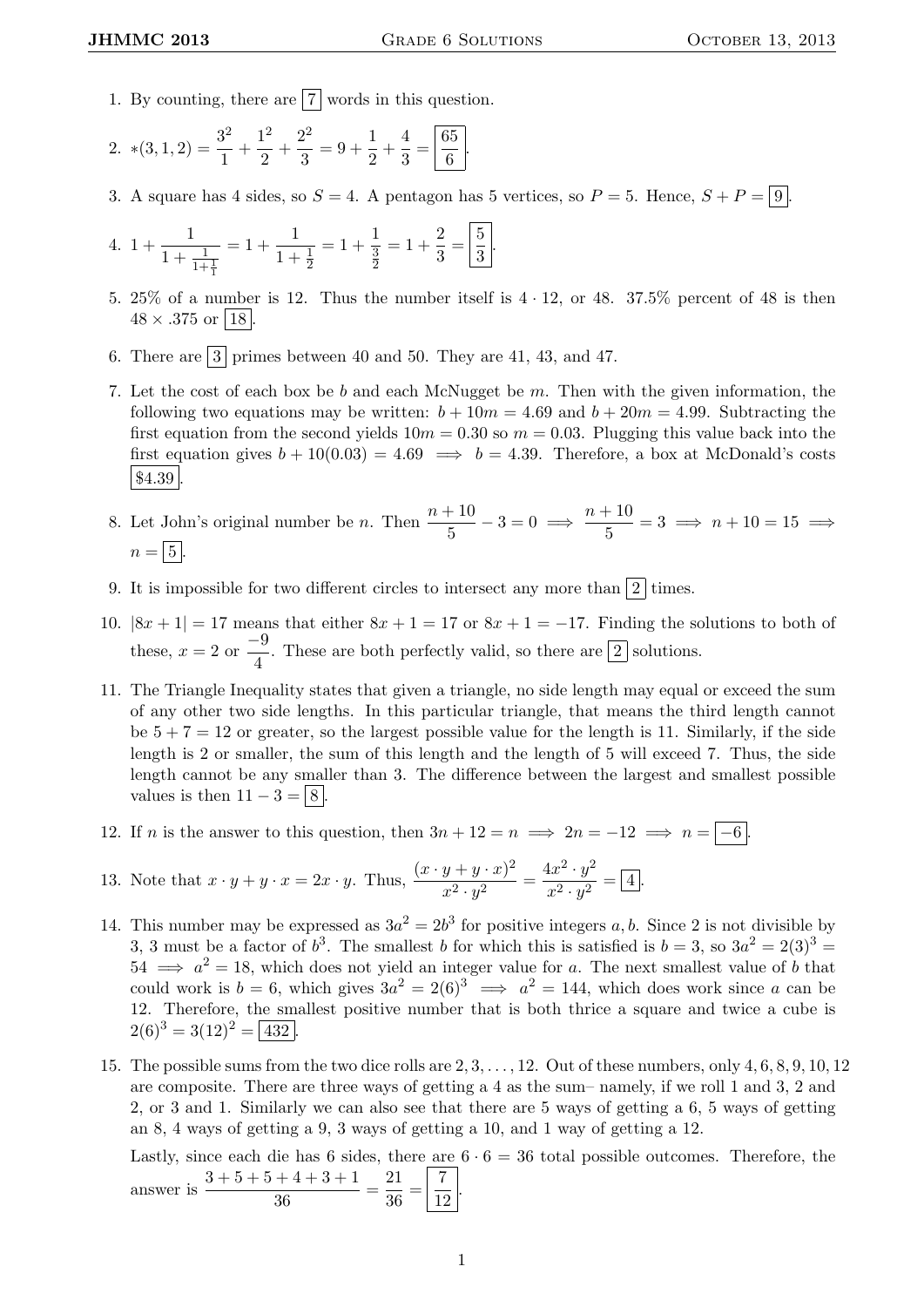16. We observe that for any  $x$ ,

$$
(x-1)3 = (x2 - 2x + 1)(x - 1) = x3 - 3x2 + 3x - 1.
$$

(This is an example of the **Binomial Theorem.**) So, plugging in  $x = 12$  yields

 $12^3 - 3 \cdot 12^2 + 3 \cdot 12 - 1 = (12 - 1)^3 = 11^3 = \boxed{1331}$ 

- 17. Note that Kelvin claims Alex ate the cake. If he is telling the truth, then both Alex and AJ must be lying. Since there is exactly one liar, Kelvin must be telling a lie. Therefore AJ is telling the truth, and | Kelvin | ate the cake.
- 18. Josephine eats a quarter of the 48 jelly beans. Thus, she eats 12 of them, leaving 36. She now spills  $\frac{2}{3}$  of 36, or 24 of them. This leaves  $36 - 24 = \boxed{12}$  for Jared.
- 19. Let the perimeter of the square and equilateral triangle be  $12x$ . Thus, each side of the square has length  $3x$ , while each side of the equilateral triangle has length  $4x$ . Since the area of a square with side length s is  $s^2$ , the area of the square is thus  $9x^2$ . Also, since the area of an equilateral triangle with side length s is equal to  $\frac{s^2\sqrt{3}}{4}$  $\frac{\sqrt{6}}{4}$ , the area of the equilateral triangle is  $(4x)^2\sqrt{ }$ 3  $\frac{4}{4}$  = 4x<sup>2</sup> $\sqrt{3}$ . The ratio of the area of the triangle to the square is thus  $\frac{4x^2\sqrt{3}}{9x^2}$ 3  $\frac{x^2\sqrt{3}}{9x^2} = \frac{4}{3}$ √ 3  $\frac{1}{9}$
- 20. If the radius is 3 feet, the circumference of each wheel is  $2\pi r = 6\pi$ . Therefore, the wheels make a total of  $150\pi \div 6\pi = |25|$  rotations.
- 21. We wish to find how long it takes for the room to cool by  $85 30 = 55$  degrees. Since Air Conditioner A cools the room by 2 degrees per minute, it cools the room by 4 every two minutes. Thus, every two minutes, the two air conditioners cool the room by a total of  $3 + 4 = 7$  minutes. It will then take  $\frac{55}{7}$  groups of two minutes, or  $2 \cdot \frac{55}{7}$  $rac{55}{7} = \frac{110}{7}$  $\frac{10}{7}$  minutes to cool the room as desired.
- 22. The dimensions of the sheet of paper can be converted to 36 inches by 60 inches. So, if both the sheet of paper and the cards are positioned vertically, we can completely cover the paper by placing 6 cards across and 15 cards down. Therefore, our desired answer is  $6 \times 15 = 90$ .
- 23. If the first car travels at 60 mph, then it required 60 minutes to travel 60 miles. Since the second car moved 40 miles in that time, the second car is traveling at 40 mph. This means every hour, the first car becomes  $60-40=20$  miles closer to the second car, so it will take a total of  $\frac{60}{20} = 3$ hours for the first car to fully catch up.
- 24. Let the common ratio of the geometric sequence be x. Thus, since the first term is 81 and the fourth term is 24, we have  $81x^3 = 24$  which can be simplified to  $x^3 = \frac{8}{3}$  $\frac{8}{27}$ . Thus,  $x = \frac{2}{3}$  $\frac{2}{3}$ , and so the sixth term is  $81 \cdot \left(\frac{2}{5}\right)$ 3  $\bigg\}^5 = \boxed{\frac{32}{2}}$  $\frac{2}{3}$
- 25. Note that the maximum sum of any two numbers from 1 to 25 is just  $25+24 = 49$ . Thus, the sum of any two adjacent numbers must be 1, 4, 9, 16, 25, 36, or 49. So, the pair of adjacent numbers including 18 must sum to either 25, 36, or 49. However, they can't sum to 36 as  $36 = 18 + 18$ and a number can't be repeated. Also, they can't sum to  $49$  as  $49 = 18 + 31$  and 31 doesn't fall between 1 and 25. However,  $25 = 18 + 7$ , and so the only number that can be next to 18 is 7.
- 26. Consider  $\triangle ABC$ , with the vertices being Cities A,B, and C, respectively. We are given that  $AC = 100, AB + BC = 260$ , and  $BA = BC$ . So, we have that  $AB = BC = 130$ , and so  $\triangle ABC$ is an isosceles triangle with side lengths 100, 130, 130. We see that the problem asks us to find the length of the altitude from B to AC.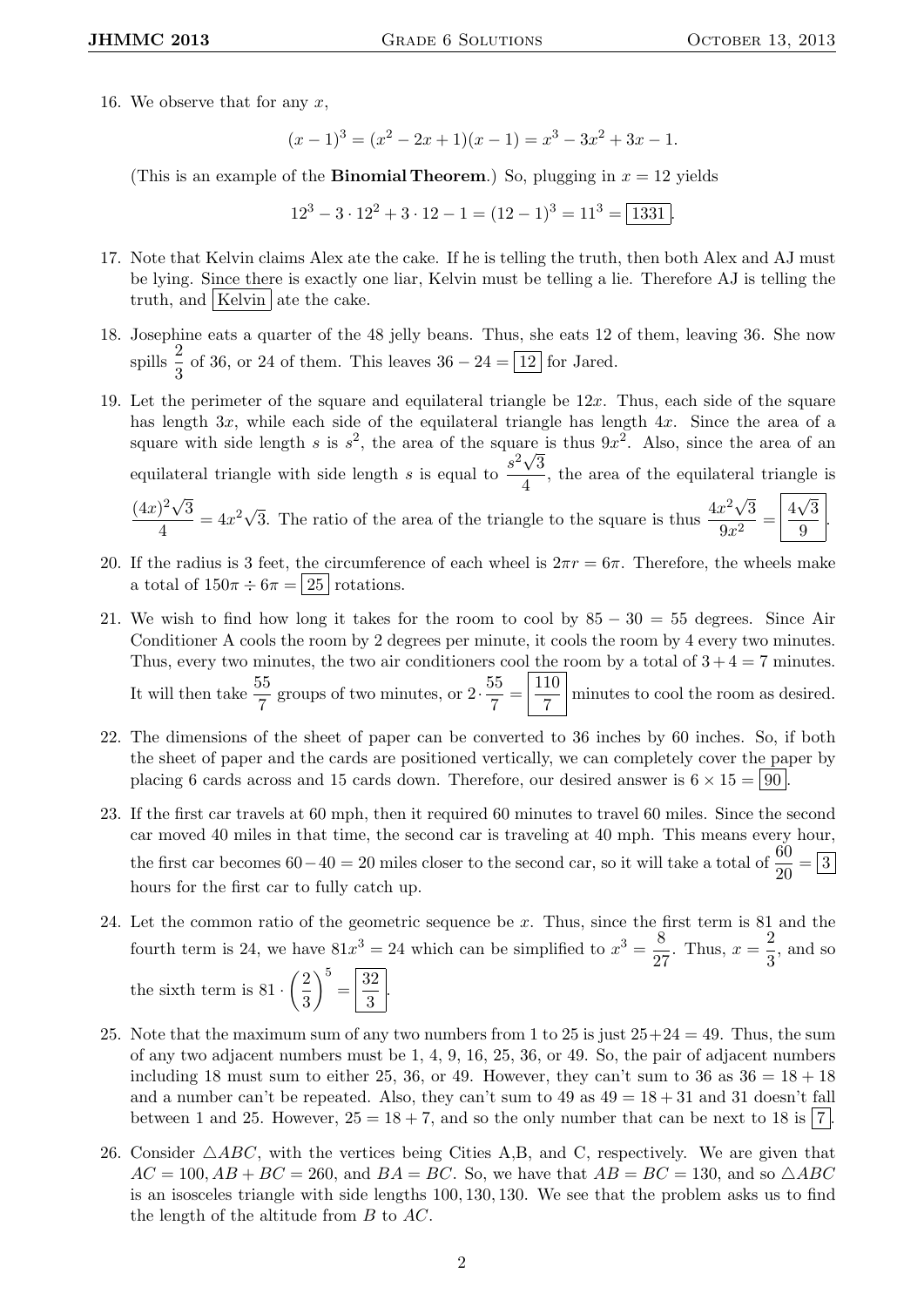Since the triangle is isosceles, the altitude bisects side  $AC$  into two segments of length 50. If the altitude hits AC at D, we have that  $AD = DC = 50$ . But then,  $\triangle ADB$  is a right triangle with right angle at D. So by the Pythagorean Theorem we get that

$$
BD^2 + AD^2 = BA^2,
$$

which implies that

$$
BD = \sqrt{BA^2 - AD^2} = \sqrt{130^2 - 50^2} = \sqrt{14400} = \boxed{120}.
$$

- 27. Because 9 people do neither, there are  $57 9 = 48$  people who swim or play tennis. However, there are a total of  $38 + 39 = 77$  people that do both. Thus, if x denotes the number of people who do both, by the Principle of Inclusion Exclusion we have that  $77 - x = 48$ . Hence, our answer is  $77 - 48 = 29$ .
- 28. Note that we can split the problem into two cases.
	- Case 1: He plays with his eyes open. The probability that Kevin plays with his eyes open  $\frac{2}{\text{is}}$  $\frac{2}{3}$ . Now because Kevin wins all the games he plays with his eyes open the probability of winning in this case is  $\frac{2}{3} \times 1 = \frac{2}{3}$  $\frac{2}{3}$ .
	- Case 2: He plays with his eyes closed. The probability that Kevin plays with his eyes close is  $\frac{1}{2}$  $\frac{1}{3}$ . The probability that he wins with his eyes closed is  $\frac{5}{8}$  so the total probability or winning with his eyes closed is just  $\frac{1}{3} * \frac{5}{8}$  $\frac{5}{8} = \frac{5}{24}$  $\frac{8}{24}$ .

Therefore, the total probability of winning is just the sum which is  $\frac{2}{3} + \frac{5}{2^2}$  $\frac{5}{24} = \left| \frac{7}{8} \right|$  $\frac{1}{8}$ 

- 29. Let x be the highest score that Josh can get on his final exam. He can maximize x by getting exactly 87% as his average. So, since the final exam is worth 20% of the final average, we have the equation  $95 \cdot 0.8 + x \cdot 0.2 = 87$ . Solving this equation we get that  $x = 55\%$
- 30. By looking at an odd  $n \times n$  square, we see that there are n tiles in each diagonal, giving us a total of  $2n - 1$  tiles in both diagonals. Since there are 2013 tiles in the diagonals of this floor, we get that  $n = 1007$ . Hence, the total number of tiles is  $n^2 = \boxed{1014049}$ .
- 31. On each edge of the  $10 \times 10 \times 10$  cube, there are 10 cubes. The first and last cubes are corner cubes, and have 3 faces painted. The middle 8 have two faces painted. There are 8 such cubes per edge and 12 edges, thus 96 cubes in total. The only other cubes are the cubes part of the  $8 \times 8$  center square on each face, which only have one face painted. Thus, the answer is  $96$ .
- 32. In the prime factorization of a perfect square, each prime factor must have an even exponent. Since  $8! = 8 \cdot 7 \cdot 6 \cdot 5 \cdot 4 \cdot 3 \cdot 2 = 2^7 \cdot 3^2 \cdot 5 \cdot 7$ . The minimum number that needs to be multiplied to this to result in a factorization with all even exponents is  $2 \cdot 5 \cdot 7 = 70$ .
- 33. Let  $EC = x$ . By definition we have that  $DE = DC EC = 5 x$ . Next, since  $\triangle ADE$  is a right triangle, by the Pythagorean Theorem we have that

$$
(5-x)^2 + (2x)^2 = 25 \implies 5x^2 - 10x + 25 = 25 \implies x(x-2) = 0 \implies x = 2 \implies DE = 5-2 = \boxed{3}.
$$

34. There are 9 digits to be written from 1 to 9. There are  $2 \cdot 90 = 180$  digits from 10 to 99. There are  $3 \cdot 900 = 2700$  digits written from 100 to 999, which is too large. Therefore the number of pages in the book is some three-digit number. Since there are 2013 digits in the book, we have  $2013 = 9 + 180 + 3n$  where n denotes the number of 3-digit numbers in the book. Solving yields  $n = 608$  3-digit pages. Therefore, there are  $99 + 608 = |707|$  pages in the book.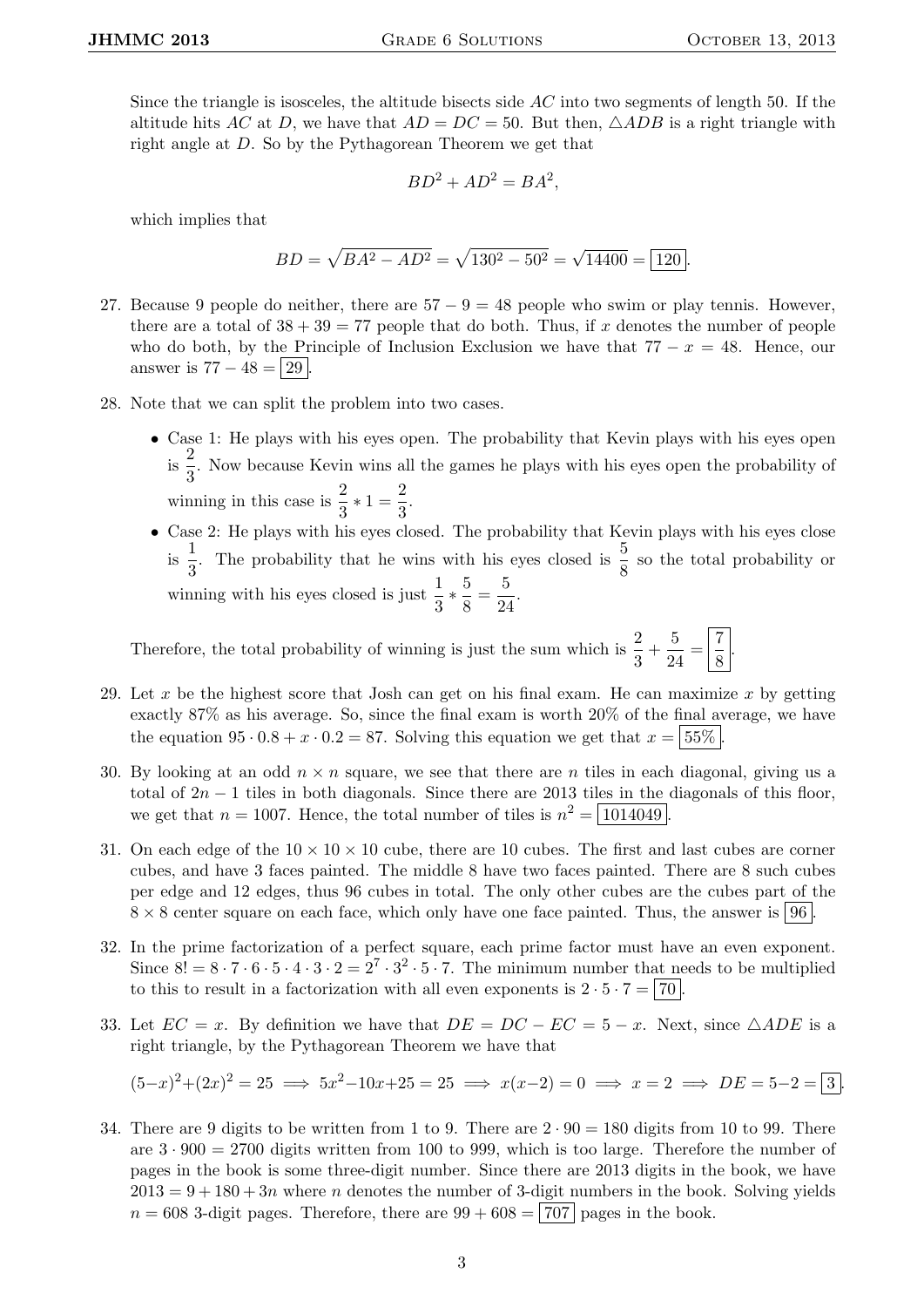35. Note  $a_0 = 2, a_1 = 3, a_2 = 3a_1 - 2a_0 = 5 = 2^2 + 1, a_3 = 3a_2 - 2a_1 = 9 = 2^3 + 1$ . We see that one possibility is  $a_n = 2^n + 1$ . We see that we are right, since we have

 $3(2^{n-1}+1) - 2(2^{n-2}+1) = 3 \cdot 2^{n-1} + 3 - 2^{n-1} - 2 = 2 \cdot 2^{n-1} + 1 = 2^n + 1.$ 

And so,  $a_{10} = 2^{10} + 1 = \boxed{1025}$ .

36. We can simply count by cases. There are clearly  $9 \cdot 9 = 81 \times 1$  squares. Looking at  $2 \times 2$ squares, we see that in any row of size 9 one could fit  $9 - (2 - 1) = 8 \times 2$  squares across, and analogously one could fit 8 squares down in any column. Thus, there are  $8 \cdot 8 = 642 \times 2$  squares. Continuing in this pattern we get that there are  $7 \cdot 7 = 493 \times 3$  squares, and so on. Therefore, we have that the total number of squares is equal to  $9^2 + 8^2 + \cdots + 1^2$ . And using the formula  $1^2 + 2^2 + \cdots + n^2 = \frac{n(n+1)(2n+1)}{n}$  $\frac{(2n+1)}{6}$ , we get the answer to be  $\frac{9 \cdot 10 \cdot 19}{6} = 285$ .

37. Note that  $1 + \frac{1}{n} = \frac{n+1}{n}$  $\frac{1}{n}$ . Thus, we get that

$$
\left(1+\frac{1}{1}\right)\left(1+\frac{1}{2}\right)\dots\left(1+\frac{1}{2013}\right)=\frac{2}{1}\cdot\frac{3}{2}\cdot\frac{4}{3}\dots\frac{2014}{2013}=\frac{2014}{1}=\boxed{2014},
$$

since all of the numerators and denominators except for the first and last cancel.

- 38. The diagonal of this rectangle will be the diameter of the circle. Since the side lengths are 6 and 8, by the Pythagorean Theorem, the diameter will be  $\sqrt{6^2 + 8^2} = 10$ . The area of the circle is then  $\pi r^2 = \pi \left(\frac{10}{2}\right)$ 2  $\bigg\}^2 = \boxed{25\pi}.$
- 39. We consider two cases.
	- Case 1 is that Arthur finished second. Since James finished before Dennis, the possibilities are James-Arthur-Dennis-Wang, James-Arthur-Wang-Dennis, and Wang-Arthur-James-Dennis, giving a total of 3.
	- Case 2 is that Arthur finished third. The possibilities are then James-Dennis-Arthur-Wang, Wang-James-Arthur-Dennis, and James-Wang-Arthur-Dennis, giving a total of 3.

Therefore, there are  $3 + 3 = 6$  ways the race could have ended.

40. Clearly only the number 1 has exactly one factor. Also, if  $n > 1$  is an integer, then we know that 1 and *n* are already factors. Moreover, if *p* is a prime factor of *n*, then  $\frac{n}{p}$  is also a factor of *n* 

*n* since  $n \div \frac{n}{n}$  $\frac{p}{p} = p$ . Therefore, if *n* has exactly three divisors, we must have  $p = \frac{n}{p}$  $\frac{n}{p}$ , meaning that  $n = p<sup>2</sup>$ . This shows that the only numbers with exactly three divisors are squares or primes. By counting, we see that there are 14 primes whose squares are less than 2013 - the largest of which is  $43^2 = 1849$ . So our answer is  $14 + 1 = |15|$ .

- 41. The sum of the columns and rows takes into account every entry twice, so no matter what arrangement the numbers are in, the sum of all the columns and all the rows is  $2(1+2+\ldots+9)$ 90. Thus, the sum of the diagonals is  $124 - 90 = |34|$ .
- 42. First, note that both sides have to be divisible by 9. Taking the sum of the digits, we get that it is  $45 + A$ . By the divisibility rule for 9, we get that  $45 + A$  is divisible by 9, so  $A = 0$  or  $A = 9$ . Next, also note that both sides have to be divisible by 11. Using the divisibility rule for 11 we have that  $1 + A + 6 + 4 + 6 - 3 - 7 - 7 - 3 - 8 = A - 11$  must be divisible by 11. So  $A = 0, 11$ but since 11 can't be a digit,  $A = \boxed{0}$ .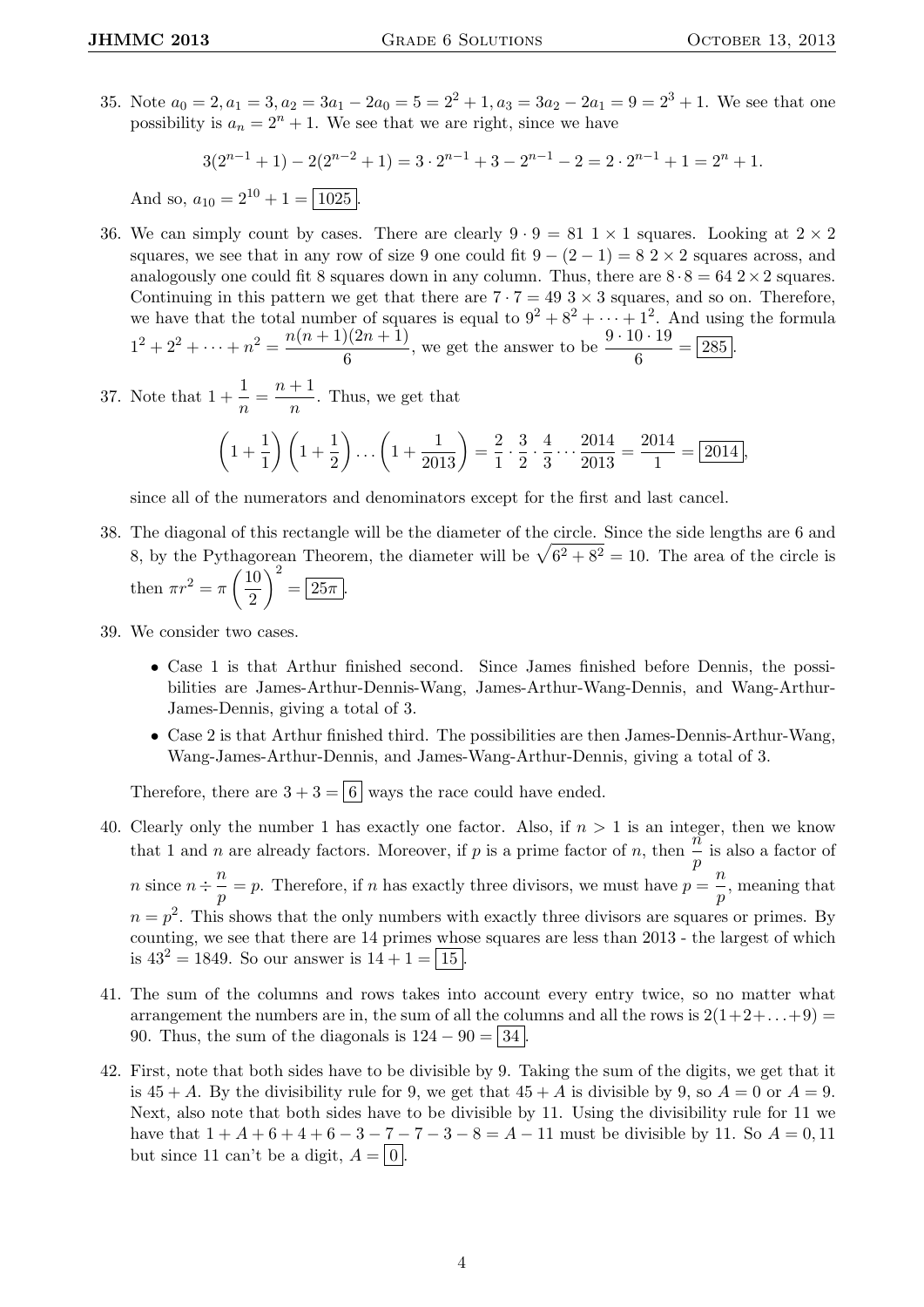- 43. In order to return to its original position, the bug must move right 3 times and left 3 times in some order, for a total of 6 moves. There are  $\begin{pmatrix} 6 \\ 0 \end{pmatrix}$ 3  $= 20$  ways to move this way. Also, there are  $2^6 = 64$  total possible moves since for each move the bug can move left or right. Thus, our answer is  $\frac{20}{c_4}$  $\frac{20}{64} = \frac{5}{16}$ 16 .
- 44. Note that since  $AB = 3$  and since 3 is the radii of Circle O, we have that triangle  $OAB$  is equilateral and that ∠AOB = 60°. So, the area of half of the intersection is just  $\frac{60°}{360°}$ 1 6 of the area of the circle minus the area of triangle  $OAB$ . Remembering that the area of an equilateral triangle with side length s is equal to  $\frac{s^2\sqrt{3}}{4}$  $\frac{\sqrt{6}}{4}$ , we can get that the area of half of the intersection is just  $\frac{1}{6}$  $\frac{1}{6}(3^2\pi) - \frac{3^2\sqrt{}}{4}$ 3  $\frac{\sqrt{3}}{4} = \frac{3}{2}$  $rac{3}{2}\pi-\frac{9}{2}$ √ 3  $\frac{\sqrt{9}}{4}$ . We can now double this number to get the final answer of  $3\pi - \frac{9\sqrt{3}}{2}$ √  $\frac{1}{2}$ .
- 45. The formula for  $T_n$  can be derived as follows:  $T_n+T_n = (1+n)+(2+(n-1))+\cdots+(n+1) = n(n+1)$ 1)  $\implies T_n = \frac{n(n+1)}{2}$  $\frac{1}{2}$ . (This is the famous formula for the sum of the first *n* positive integers.) Therefore,  $\sqrt{T_{2012} + T_{2013}}$  =  $\sqrt{2012 \cdot 2013}$  $\frac{+2013}{2} + \frac{2013 \cdot 2014}{2}$  $\frac{2011}{2}$  =  $\sqrt{2013}$  $\frac{918}{2} \cdot 2013 \cdot 2 = 2013.$
- 46. Suppose there are a red marbles, b blue marbles, c green marbles, and d orange marbles. Then we have the system of equations
	- $b + c + d = 15$
	- $a + c + d = 20$
	- $a + b + d = 25$
	- $a + b + c = 27$ .

Adding these gives  $3(a + b + c + d) = 87$ , and so  $a + b + c + d = 29$ . Subtracting this equation by the first equation yields  $a = \boxed{14}$ .

- 47. We see that the beginning of the problem is completely irrelevant to the problem, since the only relevant information is the number of coins flipped. Note that for any number of coins, the probability of getting more heads than tails is equal to the probability of getting more tails than heads, since the two cases are completely symmetric. Therefore, both events have a probability of  $\frac{1}{2}$  since they are opposite events, meaning that the chance of Kelvin the Frog winning is  $\frac{1}{2}$ 2 .
- 48. The method to solving this problem is known as circles and bars. Imagine that there are 10 cookies as circles in a line and that there are 2 bars. Note that wherever you place the two bars, each arrangement represents a unique way to split 10 cookies among three flavors. For example, any circle that is to the left of the leftmost bar is say chocolate chip. Any circle that is to the right of the rightmost bar is say peanut butter. Any circle in the middle of the two bars is sugar. Thus the number of ways to split 10 cookies among 3 flavors is just the same as the number of ways to arranged 10 circles and 2 bars in a line, which is just  $\begin{pmatrix} 12 \\ 2 \end{pmatrix}$ 2  $\overrightarrow{66}$ .
- 49. Note that the Angle Bisector Theorem states in this case that  $\frac{AB}{AD} = \frac{CB}{CD}$ . If  $x = AD$ , then we get that  $DC = 7 - x$  and so  $\frac{6}{x} = \frac{8}{7 - x}$  $\frac{6}{7-x}$ . Solving this equation yields  $AD = 3$  and that  $CD = 4$ . Now, Stewart's Theorem states that in this case  $4 \cdot 3 \cdot 7 + BD^2 \cdot 7 = 8^2 \cdot 3 + 6^2 \cdot 4$ . This implies that  $7BD^2 = 252 \implies BD = 6$ . Now again by the Angle Bisector Theorem we have